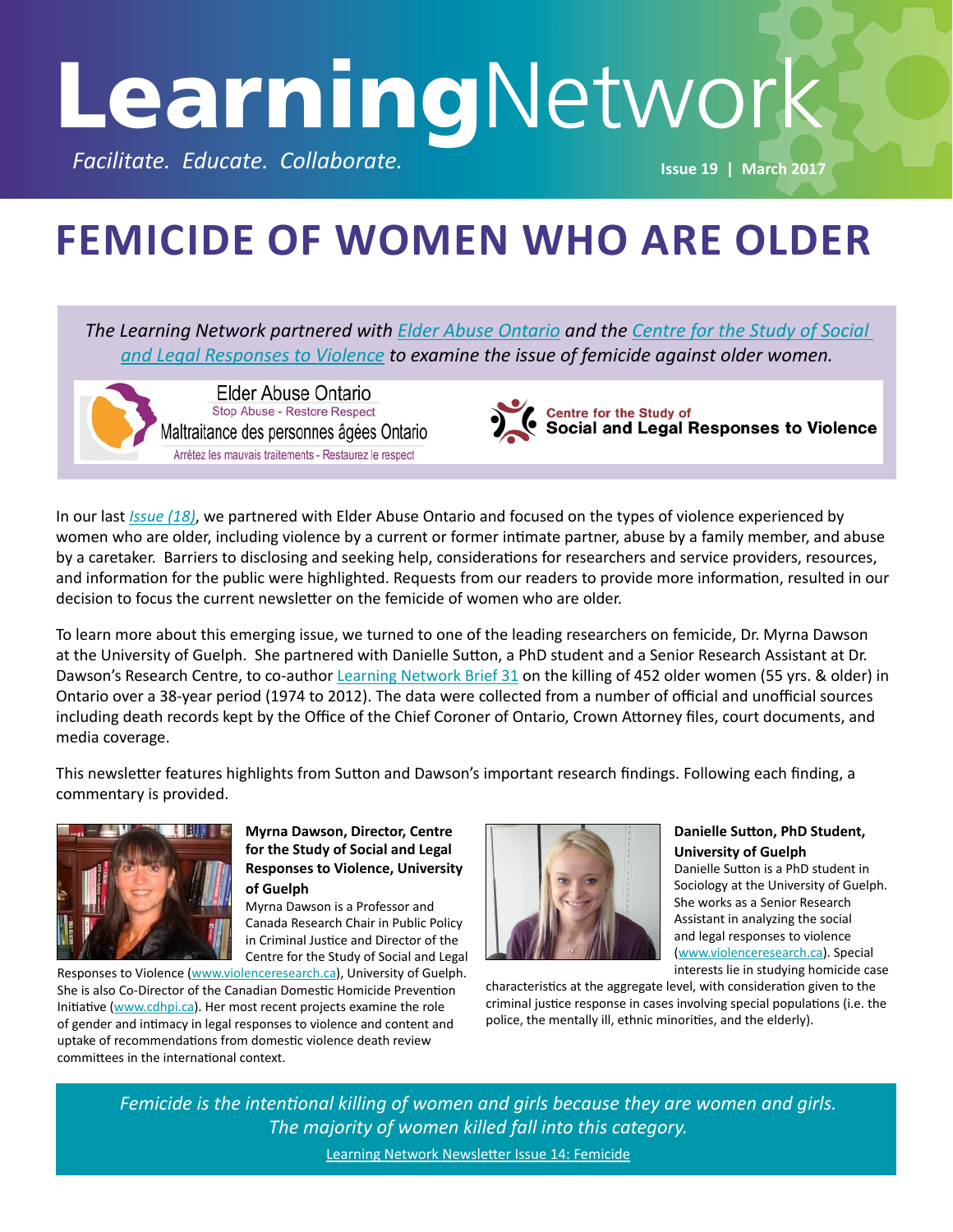## *1 in 5 women murdered in Ontario from 1974 to 2012 was 55 years or older.*

This finding demonstrates the substantial number of older women in Ontario who were killed. While the killing of one woman is unacceptable, this statistic reminds us that gender-based violence exists across the life course and that intervention and prevention efforts must target all age groups, including women who are older. Moreover, the "baby boomers" are moving into this demographic and the number of women 55 years and older will represent a larger portion of the population in Ontario. This could mean that as this demographic ages, an even higher ratio of women killed will fall into this older category, having implications for risk assessment, risk management and safety planning.

## *The killing of older (93%) and younger (97%) women is overwhelmingly perpetrated by males.*

The gendered nature of violence against women holds for femicide against women who are older. While early evidence suggests the nature of femicide against older women differs in some ways from femicide against younger women, prevention of femicide cannot be separated from the broader context and root causes of violence against women (i.e. gender inequality, sexism, misogyny, power imbalances, institutionalized discrimination, and poverty).

*"Femicide is the extreme end point on a continuum of violence against women. Femicide occurs because the continuum of violence against women continues to be accepted, tolerated and justified."* 

Baker, L, Etherington, N, Pietsch, N. & Straatman, A.L. (2016)

## *67% of older femicide victims were retired.*

The fact that older women are more likely to be retired may increase their isolation from both formal (services) and informal supports (friends, co-workers), which in turn, may increase their vulnerability and risk for being abused.



*The workplace can provide informal and formal supports to women experiencing intimate partner violence or abuse by a family member or caretaker.* 

*Retirement may increase isolation.*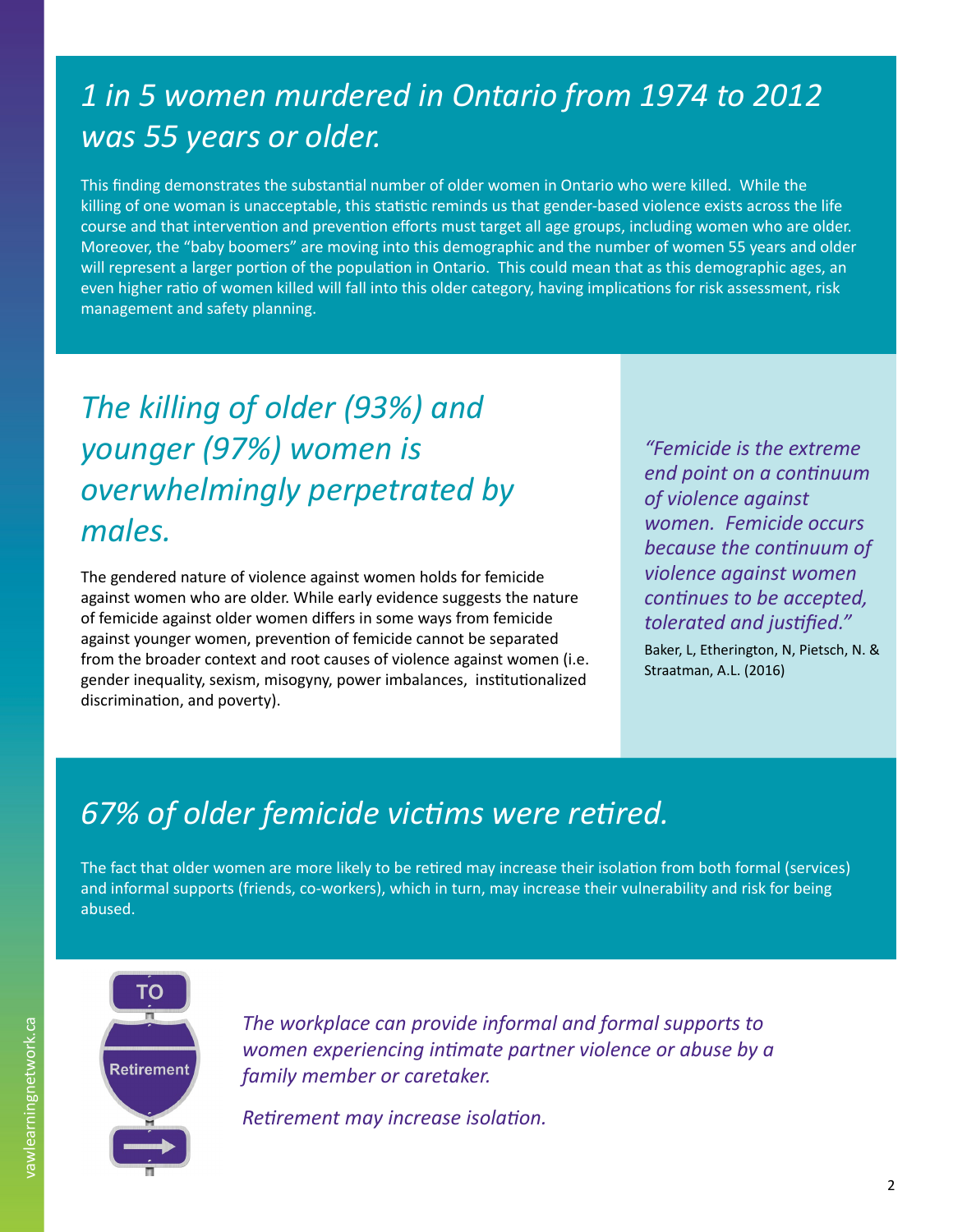## *Older women were less likely than younger women to be killed by an intimate partner (38% vs. 67%).*

*However, older women were more likely to be killed by another family member (25% vs. 8%) or a friend or an acquaintance (23% vs. 13%) than were younger women.*

In our last **Issue**, we explained that women who are older can experience different forms of relational violence including abuse by a current or former intimate partner, abuse by a family member (e.g. child, sibling), and abuse by a caretaker (e.g. person who assists with caregiving). The above statistics demonstrate that any of the above abuse types can result in femicide.

There is often overlap between the types of abuse experienced (e.g. intimate partner is also caregiver; family member is also caregiver). When overlap occurs, the context of each relationship must be considered in understanding the dynamics of the abuse being experienced; the meaning of the abuse to the woman; the risk factors that the abusive person brings to the situation (e.g. access to a weapon), and the vulnerabilities experienced by the woman experiencing violence (e.g. dependence on the abusive individual due to disability or financial situation). Service providers and the public need to be aware of the overlap and complexity of abuse for older women so that they know how to recognize it and what they can do if they suspect a woman is being abused (see [Violence Against Women Who Are Older](http://www.vawlearningnetwork.ca/issue-18-violence-against-women-who-are-older)). This understanding is critical to informing comprehensive safety planning and risk management in the context of a variety of relationships where older women are abused (e.g. caregivers, friends, acquaintances and intimate partners).

*Rita, age 57, was found in critical condition after being stabbed in her home in 2015. She later died in hospital. Her son, age 25, was charged with second-degree murder in connection with her death. Neighbours described Rita as a kind woman and a good mom who lived for her son.*

[Ontario Association of Interval &](http://lcih.org/wp-content/uploads/2015/12/OAITH-Femicide-List-2014-2015-Dec-1-2015.pdf)  [Transition Houses, Annual Femicide](http://lcih.org/wp-content/uploads/2015/12/OAITH-Femicide-List-2014-2015-Dec-1-2015.pdf)  [List November 25th, 2014 to](http://lcih.org/wp-content/uploads/2015/12/OAITH-Femicide-List-2014-2015-Dec-1-2015.pdf)  [November 24th 2015](http://lcih.org/wp-content/uploads/2015/12/OAITH-Femicide-List-2014-2015-Dec-1-2015.pdf).

## *Women of all ages were at significantly less risk of femicide by strangers (10%).*

Increased attention has been given to the impact (e.g. sadness, anxiety) of continual exposure to 24-hour news programs full of tragedies and dangers. As the social sphere of older individuals narrows, connections with the broader community are increasingly through television or social media and apprehensions about the dangers posed by strangers can be magnified. $1$ 

While we encourage reasonable safety precautions for all (e.g. locking doors, good lighting, social connections), service providers and the public need to be aware that abuse and femicide is most likely to be perpetrated against older women by intimate partners, family members, or friends/acquaintances.

1 Hayman, S. (2011). Older People in Canada: Their Victimization and Fear of Crime. Canadian Journal on Aging / La Revue canadienne du vieillissement 30(3), 423-436. Cambridge University Press. Retrieved March 1, 2017, from Project MUSE database.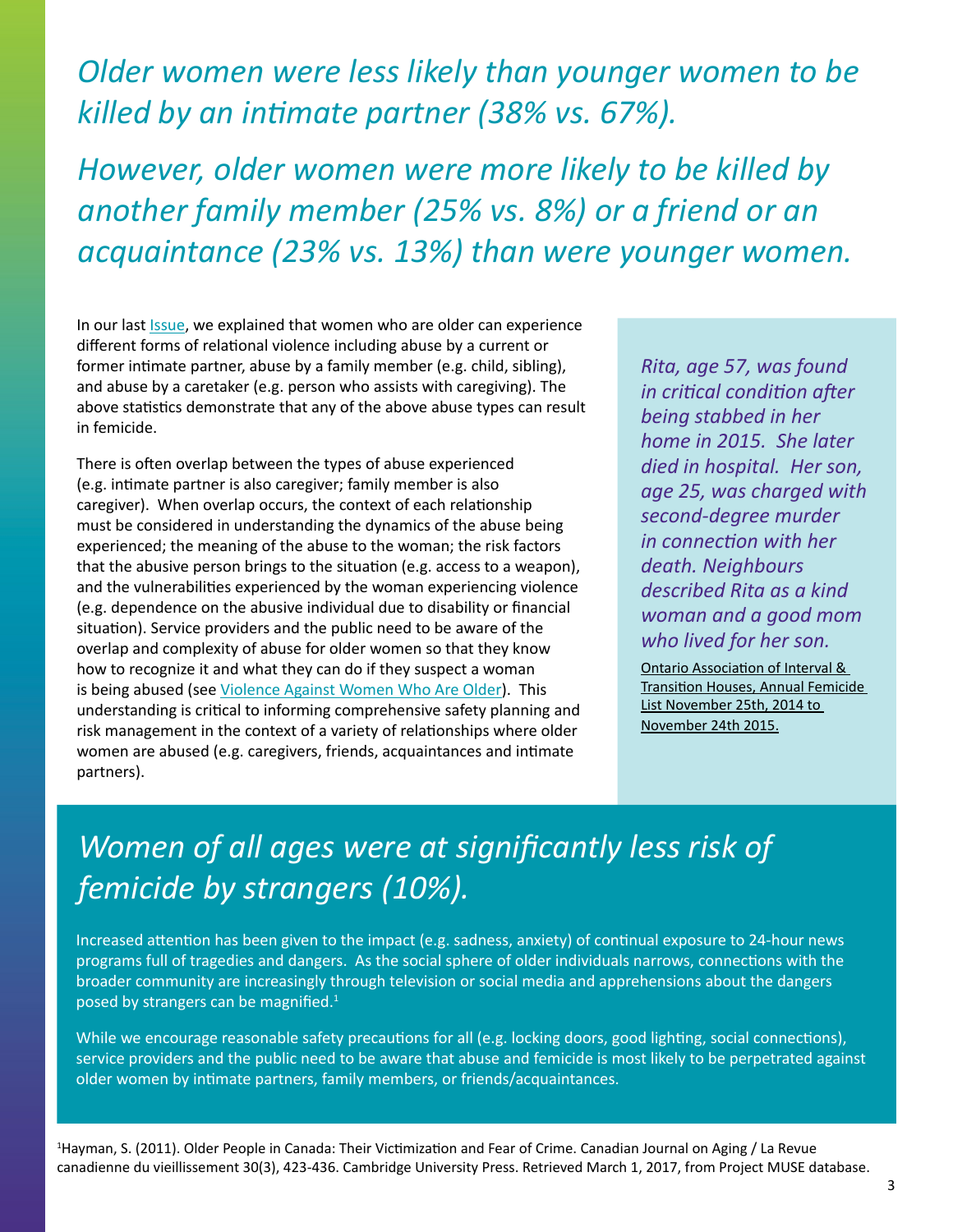## *In about half of the femicides of older women, there was evidence of prior violence by the perpetrator.*

While almost three quarters of femicides of older women did not have previous police contact, there was evidence of prior threats in nearly one third of the cases and prior violence in about one half of these femicides. A history of violence is considered a risk factor for femicide, particularly in intimate partner relationships. This indicates that neighbours, friends, family, and social and health support workers need to be aware of warning signs and risk factors for abuse. A reluctance to contact police may change with time as social norms change.

|                                     | Older<br><b>Women</b> | <b>Younger</b><br><b>Women</b> |
|-------------------------------------|-----------------------|--------------------------------|
| <b>Prior violence</b>               | 49%                   | 73%                            |
| <b>Prior threats</b>                | 32%                   | 53%                            |
| <b>Prior contact</b><br>with police | 27%                   | 47%                            |

*Where a motivation was recorded in official records, the femicides of older women were attributed to mental illness, mercy killings, or suicide pacts.*

A range of motives for femicide were reported by officials including quarrel, financial motivation, mental illness and jealousy. Jealousy is considered a significant risk factor for intimate partner femicide, and was found to be the most common motive for femicide of younger women. In contrast, the most frequently documented motive for the femicide of older women was mental illness, suspected mercy killings or suicide pacts. While these findings may be partially related to informant biases or recording practices, this early trend should be monitored and explored in future research. In the meantime, social support and mental health care providers need to be aware of the types of relational abuse and risk for femicide of older women when mental illness is a concern.

The topic of "mercy killings" is frequently raised in media discussions, most recently within the context of the pros and cons of "right to die" legislation. Often, examples involved older adults. For example, when a partner can no longer provide the extensive care required by their loved one. However, the wishes of the victim are not always known or clear.

*Caregivers who abuse women who are older may also be an intimate partner or another family member. When overlap occurs, the context of each relationship must be considered in understanding the dynamics of the abuse being experienced and in determining the most effective safety and risk management plan.*

*In 2015 in Ontario, an elderly man killed his wife and then committed suicide. The couple had been married for 62 years. The woman had significant health concerns and her husband was under significant stress as the primary care provider. Shortly before the homicide-suicide, the man went to the emergency department and stated that he was thinking of a 'double suicide'. However, he was so dedicated and caring as a caretaker, no one worried that he presented a risk to his wife or himself.* 

[Office of the Chief Coroner, Province of Ontario, Domestic Violence Death Review Committee 2015 Annual Report](http://cdhpi.ca/sites/cdhpi.ca/files/DVDRC 2015 Annual Report English Accessible.pdf)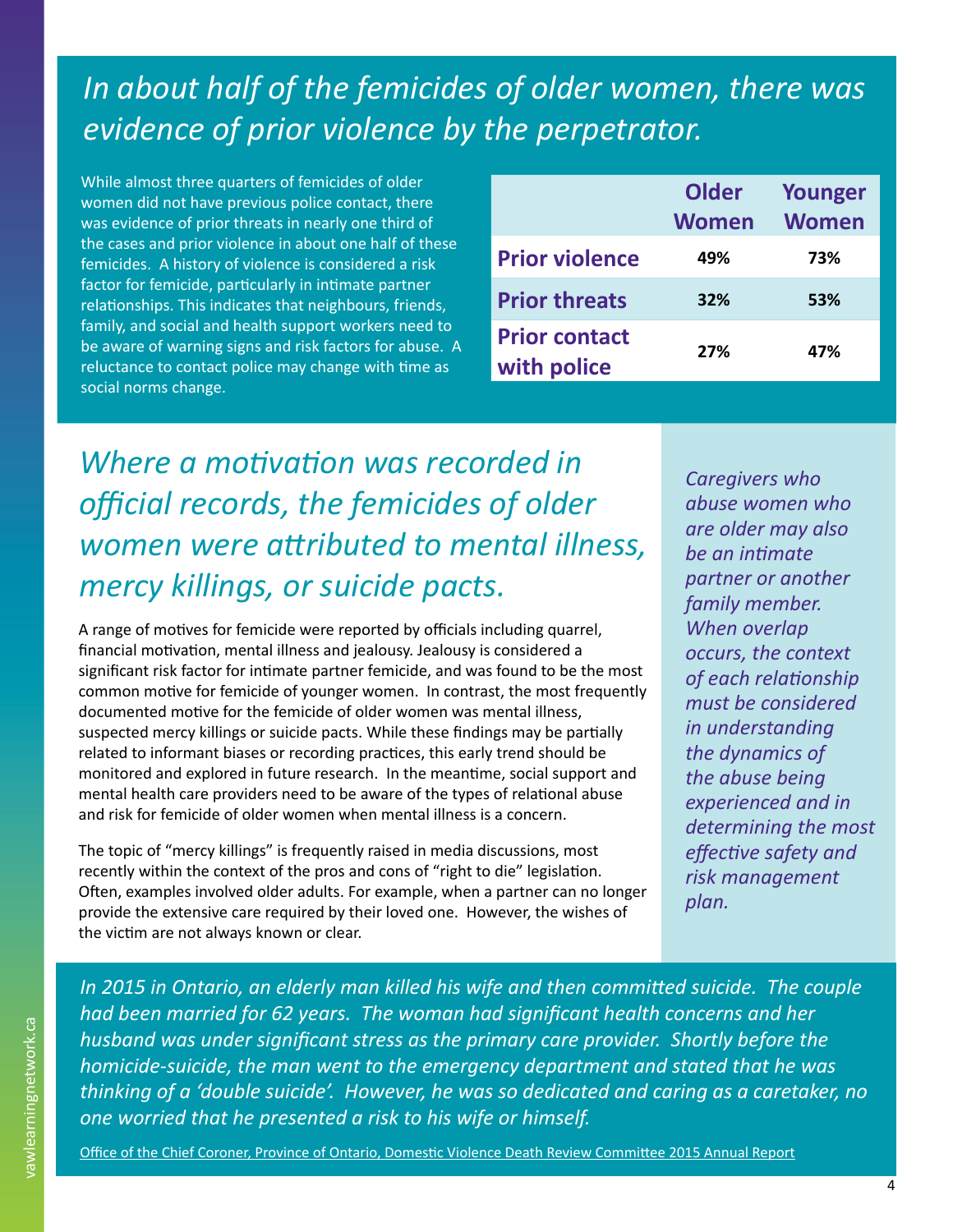*Most commonly, older victims (29%) were beaten to death or subsequently died from complications that arose due to the beating (e.g. pneumonia). Moreover, 38% of these cases involved evidence of excessive force, or the use of multiple methods/repeated use of one method.*

Regardless of the motive, we know that the majority of women did not experience a "merciful" method of death. Excessive force was used as frequently against older women as against younger women, and older women were more likely to die from being beaten or the subsequent complications.

## *Considerations for Moving Forward*

Many of the tools used for threat assessment and safety planning within an intimate partner violence context relate more to the realities experienced by younger women as evidenced in Sutton and Dawson's research findings. Threat assessment and safety planning tools should take into consideration the range of relationships (intimate partner, caregiver, family members) in which femicides of older women occur.

Older people's fear of victimization and crime, and reluctance to reach out to police or other support agencies provide additional layers of complexity. Vulnerabilities such as the increased isolation of older women, and the potential risk posed by partners, family members or caregivers experiencing serious mental health problems, need to be considered and included in education and training for health and social service providers who work with older adults.

Additional research is needed to enhance our knowledge about the vulnerabilities and risks for different groups of women (e.g. older women with disabilities, persons who are transgender or gender diverse, racialized older women who are newcomers to Canada).

An intersectional understanding is essential for intervention and prevention of all violence against women, including its ultimate form femicide. The need for such an approach is reinforced by the changing nature of migration patterns and the increasing diversity of Canadian communities. Constellations of intersecting vulnerability and risk are emerging as an important area for research. For instance, consider the structural and relational violence experienced by immigrant and refugee women experiencing housing insecurity as a result of leaving an abusive relationship.

*In 2015, Ontario's Domestic Violence Death Review Committee made a series of recommendations to prevent intimate partner homicides among older adults, including the "education of health care providers", the "development of materials on structured risk assessment and management strategies", and "extending public education campaigns to include domestic violence in the elderly population"*  ([see Domestic Violence Death](http://cdhpi.ca/sites/cdhpi.ca/files/DVDRC 2015 Annual Report English Accessible.pdf)  [Review Committee 2015 Annual](http://cdhpi.ca/sites/cdhpi.ca/files/DVDRC 2015 Annual Report English Accessible.pdf)  [Report](http://cdhpi.ca/sites/cdhpi.ca/files/DVDRC 2015 Annual Report English Accessible.pdf)).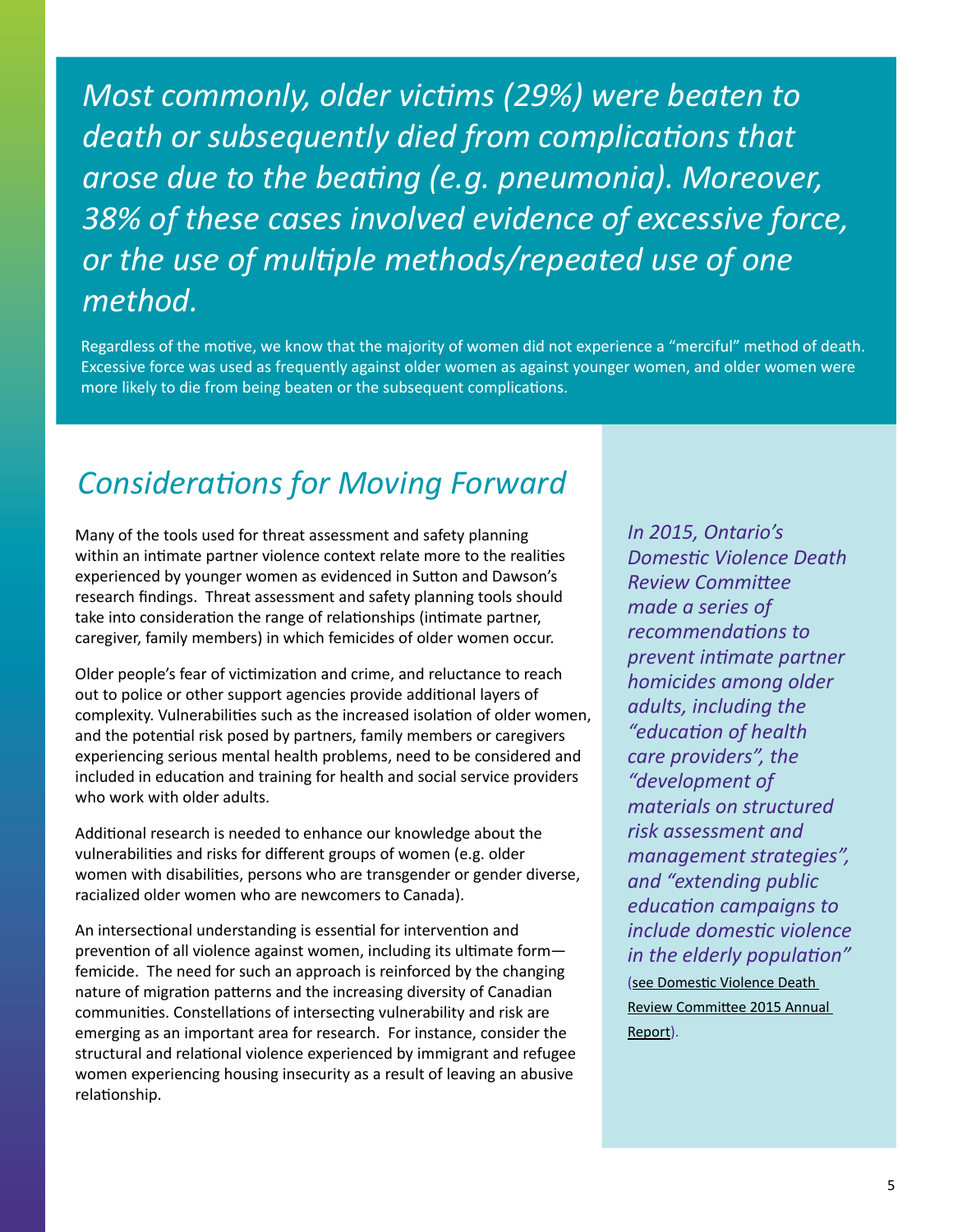## *Resources*

#### **Safety Planning for Older Adults in Unhealthy Relationships**

Some of the key components featured in the new toolkit include legal information for older adults in violent domestic relationships and practical strategies for developing a safety plan, as well as its integration into the response policies and protocols of agencies in the community.

Elder Abuse Ontario will be launching this new toolkit soon. To learn more, please contact [Elder Abuse Ontario](http://www.elderabuseontario.com/about-us/connect-with-us/).

#### **[It's Not Right! Neighbours, Friends & Families for Older Adults](http://www.itsnotright.ca)  [Campaign](http://www.itsnotright.ca)**

A collaboration of public education materials from leading professionals and advocates across Canada on the abuse and neglect of older adults. The It's Not Right! campaign has developed several brochures for both the general public and older adults who are being abused, with information on safety plans, identifying abuse, and how to help older adults that are at risk.

[www.itsnotright.ca](http://www.itsnotright.ca)

#### **[Senior Safety Line \(SSL\)](http://www.elderabuseontario.com/what-is-elder-abuse/help-for-seniors/)**

The SSL provides referral information for family members and health care providers for services across the province that can assist in cases of abuse of older adults. 1-866-299-1011

## *Research*

Sutton, D. & Dawson, M. (January 2017). Femicide of Older Women. Learning Network Brief 31. London, Ontario: Learning Network, Centre for Research and Education on Violence Against Women and Children. [www.vawlearningnetwork.ca/femicide-older-women](http://www.vawlearningnetwork.ca/femicide-older-women)